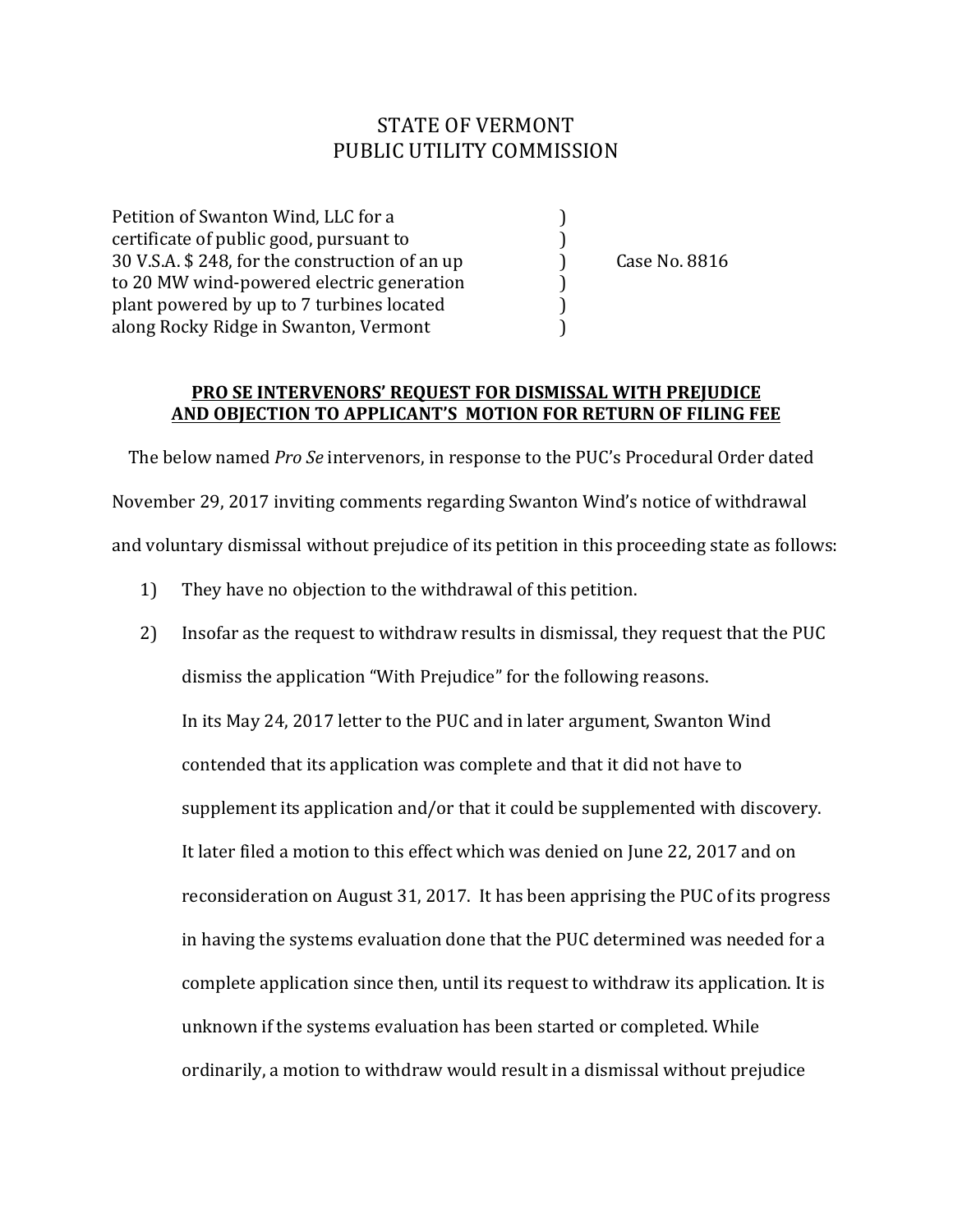$p. 2$  of 5

under V.R.C.P.  $41(a)$ , here, in light of the lengthy litigation thus far, and the PUC's determination that the application was inadequate to comply with the statutory criteria of Section 248 without the SIS study information, it would be appropriate for the PUC to dismiss with prejudice and in effect make an adjudication on the merits that the certificate of public good could not be given. A Vermont court has the power to dismiss on its own motion, V.R.C.P.  $41(b)$  and the PUC could have simply dismissed the petition earlier due to its inadequacy. It is apparent that Swanton Wind could not correct the deficiency and so wants to withdraw its application. Dismissing with prejudice would in effect be adjudicating the merits and would preclude the intervenors and other parties from having to face this proposed project again.

3) The Pro Se intervenors object to the return of Swanton Wind's filing fee. Swanton Wind requests that its \$100,000 filing fee be returned given that the PUC determined that its application was incomplete upon filing in its Order re: Discovery, Limitations, Expert Witness Fees and Schedule dated June 22, 2017 and Motion for Reconsideration Denied dated August 31, 2017. A filing fee by a plaintiff is a prerequisite in any court action in Vermont as well as by a petitioner in a PUC application for a certificate of public good under 30 VSA section 248b. The fee is required to commence the action, regardless of the ultimate outcome of the case. In most court cases, if there is a hardship with the amount of the filing fee, general rules of civil procedure allow for a party to apply for, and, if granted, have the fee waived and be allowed to proceed *in forma pauperis*, V.R.C.P. 3.1.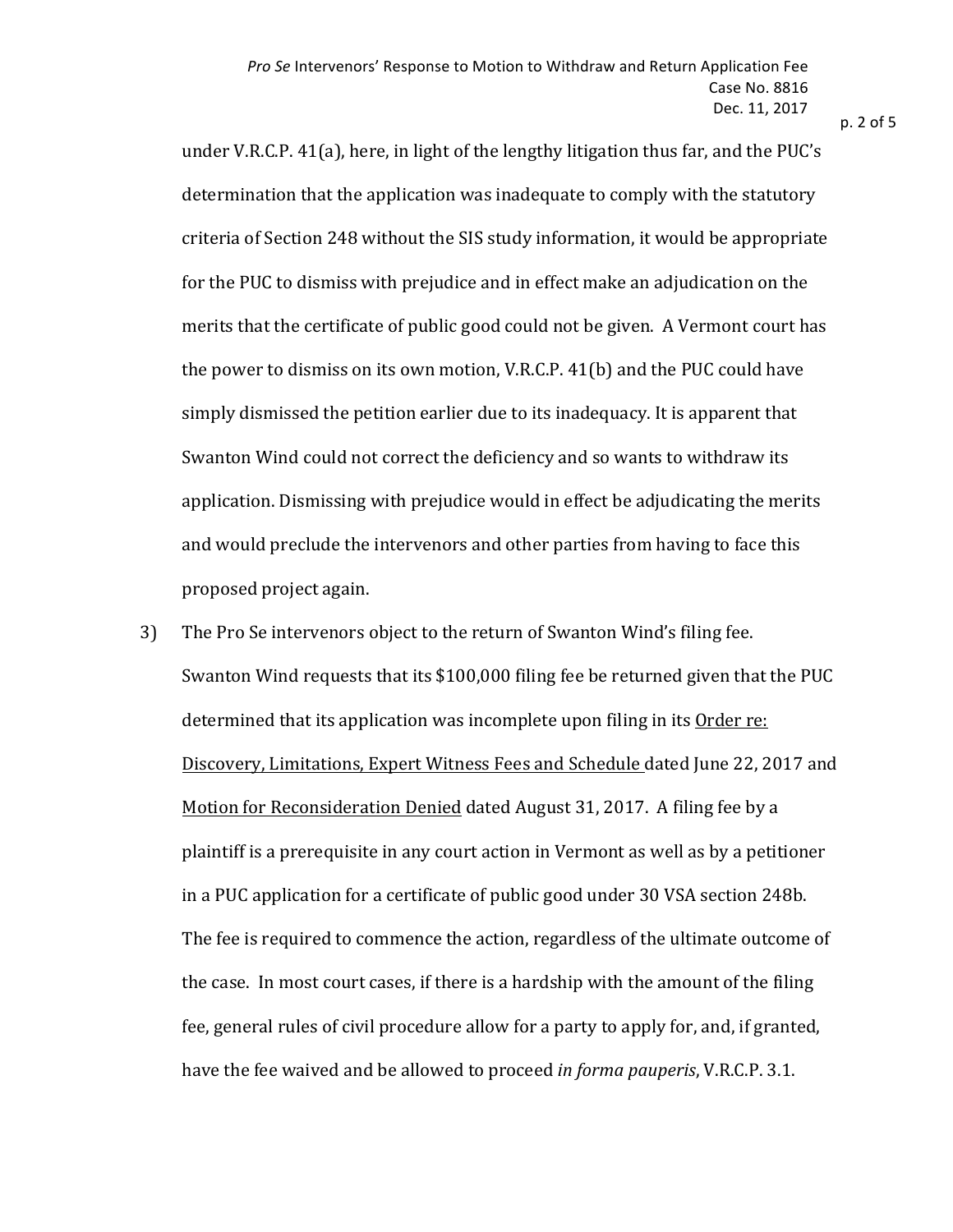$p. 3$  of  $5$ 

Whether or not to waive the fee would be a determination made at the outset of the case. Once a complaint or petition is filed and the action commenced, a party does not get the filing fee back even if they end up withdrawing a complaint or if it is dismissed, for whatever reason, including if the pleadings are insufficient or here, where an application was deemed inadequate to make findings based on the substantive criteria of Section 248. While the PUC is not a court, the situation is analogous. While the amount of the filing fee for an application for a new electric generation facility greater than 5MW in plant capacity is considerably more than the filing fee for an ordinary civil suit in a Vermont court  $$2.50$  for each \$1000 of construction costs not to exceed \$100,000) and Swanton Wind paid \$100,000 because of the expected output of its proposed facility, 30 V.S.A. section 248b makes it clear that the purpose of the fee is to use it to support the role of the Agency of Natural Resources in reviewing applications for such in-state facilities. The check or money order is actually paid to the Vermont Agency of Natural Resources, not the PUC. In this case, Swanton Wind's petition was filed September 9, 2016 but it had stated an intent to file a full year earlier and the Agency of Natural Resources had already spent time and resources on the project by meeting with the applicant's lawyer and experts, doing a site visit, meeting with the landowner, engaging in discovery and participating in the litigation, even if the Section 248 review had not been completed.

In addition to the time ANR has spent, Swanton Wind has actively pursued its petition for over a year, during which time there has been considerable time and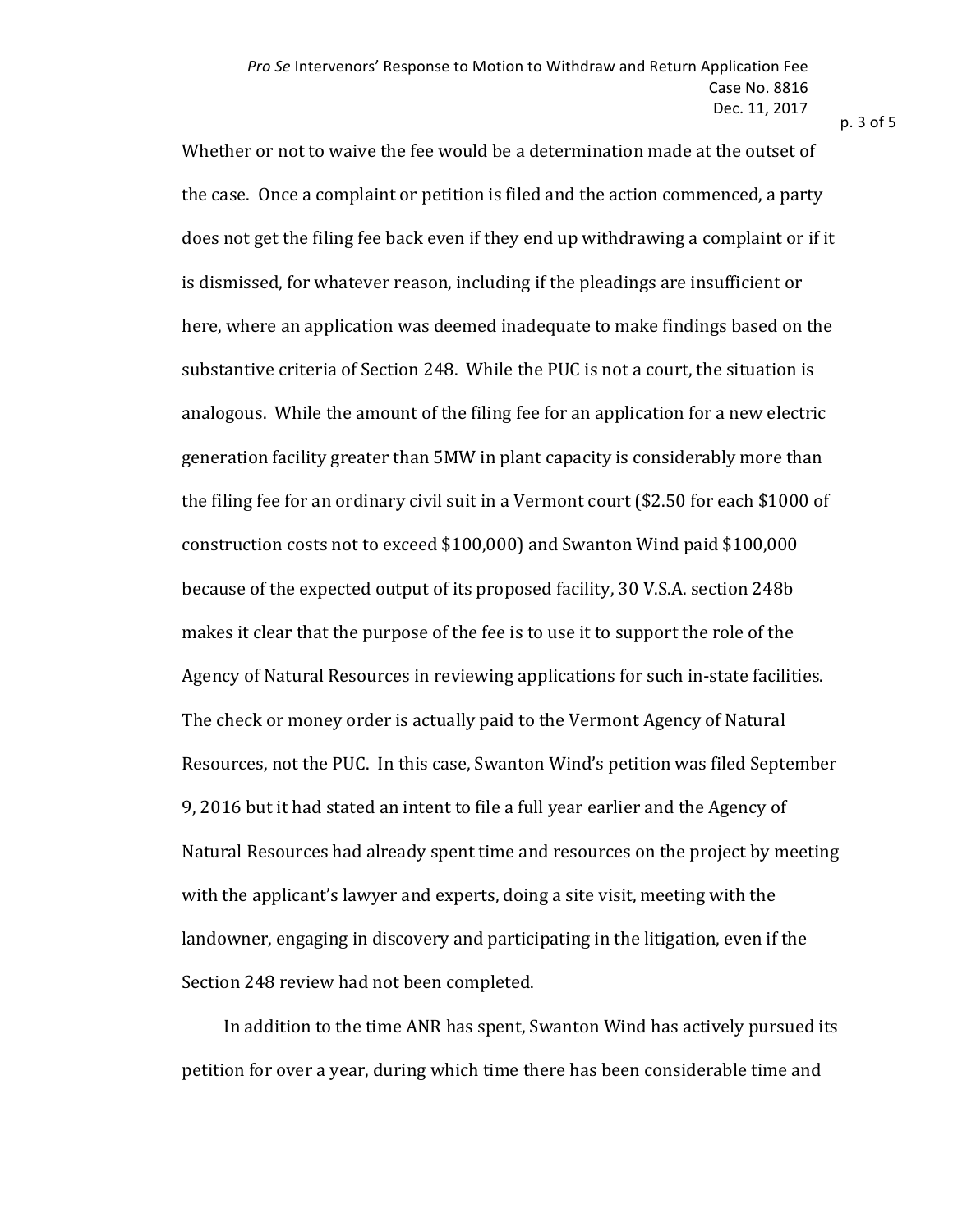$p.4$  of  $5$ 

resources expended by the PUC itself; the PSD; three municipalities; the Northwest Regional Planning office and all other parties and their attorneys, including participation at hearings; discovery; motions; objections and countermotions; the hiring of experts, etc. both for and against this project. All sides have expended considerable resources including attorneys' fees and expert expenses. No one is going to get their money back and it would be manifestly unjust for Swanton Wind to get its filing fee back under circumstances where its application necessitated so much expenditure of time and money by everyone, even if the application ultimately ended up being withdrawn. The equities certainly argue against Swanton Wind in this case. This is not a situation where someone changed their mind about going forward a day or two after filing and before ANR had acted and other parties had intervened and expended substantial resources. Arguably, besides the stated purpose of defraying some of the costs of 248b review by ANR, the amount of the filing fee acts to deter frivolous filings and to insure that anyone proposing projects of this magnitude file complete applications. Swanton Wind should not have its filing fee returned. 4) Should the PUC determine that Swanton Wind should be dismissed without prejudice, if Swanton Wind resubmits its petition at a later date, *Pro Se* parties to this case reserve the right to request recovery of costs expended in Case No. 8816 at the beginning of any new proceeding submitted by Swanton Wind, Travis and Ashley Belisle, or any future landowner of the parcel on which Swanton Wind is

proposed to be sited.